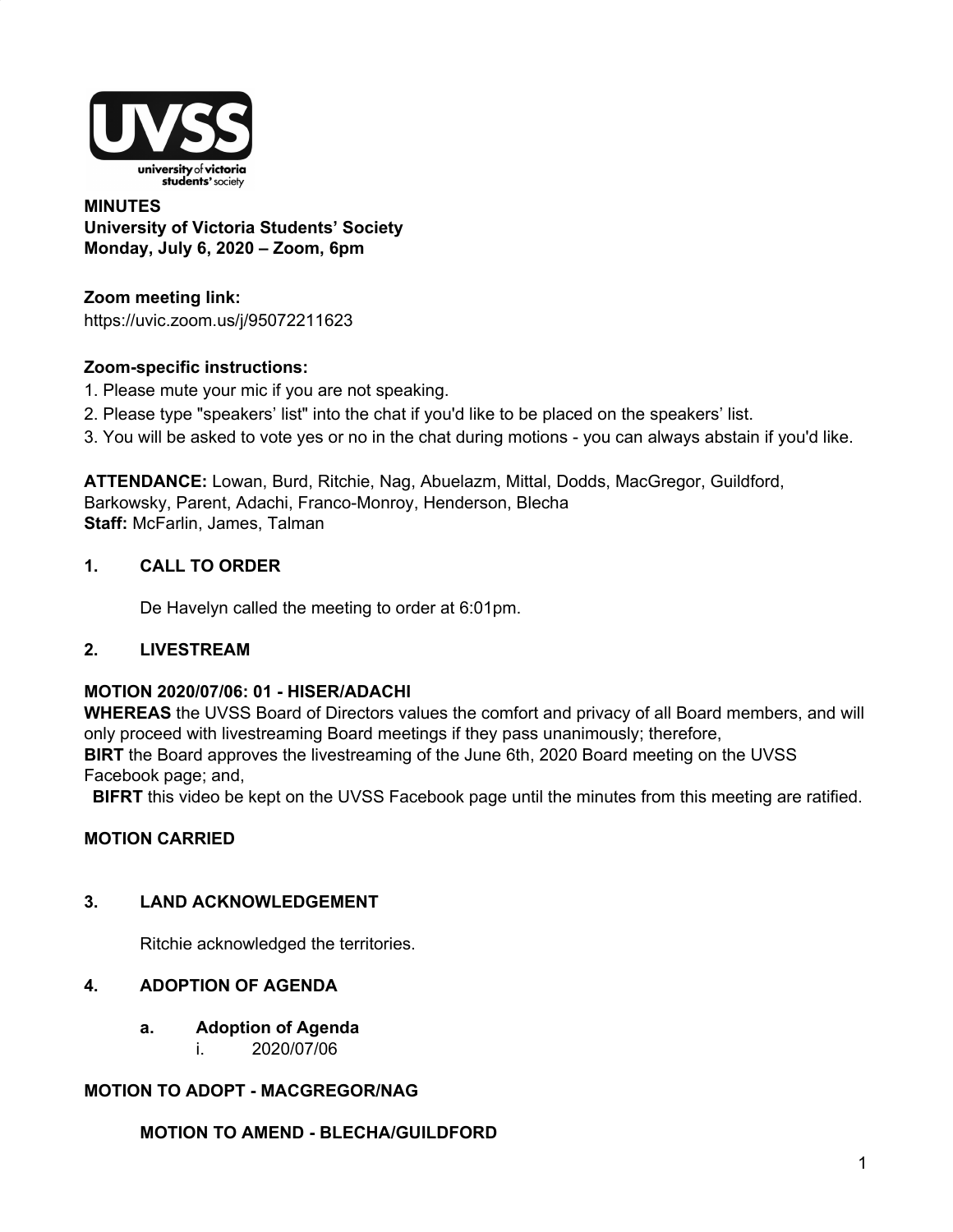Add Blecha's board report to the minutes. **MOTION CARRIED**

#### **MOTION CARRIED**

**b. Approval of Minutes** i. 2020/06/29

#### **MOTION TO APPROVE - ABUELAZM/MITTAL MOTION CARRIED**

### **5. PRESENTATIONS & ANNOUNCEMENTS**

### **a. PRESENTATIONS**

Good Food Project - Zoe Martin

## **MOTION TO CONSIDER MOTION 02 - MITTAL/RITCHIE MOTION CARRIED**

# **MOTION 2020/07/06: 02 - MITTAL/RITCHIE**

**WHEREAS** the Trans Mountain Expansion pipeline project will contribute 400,000 tonnes of greenhouse gases to the atmosphere per year and cost Canadian taxpayers \$12.6 billion; and, **WHEREAS** the Trans Mountain Expansion was constructed without the free, prior and informed consent of all First Nations affected by the route (e.g. Tsleil-Waututh, in opposition); and **WHEREAS** the Trans Mountain Expansion violates Canada's commitments to its own Paris 2015 climate targets, the Truth and Reconciliation Commission's 94 Calls to Action, and the United Nations Declaration on the Rights of Indigenous Peoples (UNDRIP); and

**WHEREAS** the University of Victoria Students' Society (UVSS) has committed itself towards championing full fossil fuel divestment, decolonization and anti-racism; therefore,

**BIRT** the University of Victoria Students' Society sign and display its logo on the letter "The Youth Demand a Stop to Trans Mountain for a Just Recovery," brought forward by the Simon Fraser Student Society (SFSS), "Justice, No Pipeline" working group of SFU350, and DogwoodSFU.

### **MOTION CARRIED**

Henderson abstained.

- **b. ANNOUNCEMENTS**
- **6. REPORTS**

### **a. EXECUTIVE DIRECTOR**

Strategic Plan Implementation, Society Finances & Operations (BoD Policy Section 1, Part 3.2.l)

### **PORTFOLIOS**

- 1. Campaigns and Community Relations
- 2. Finance and Operations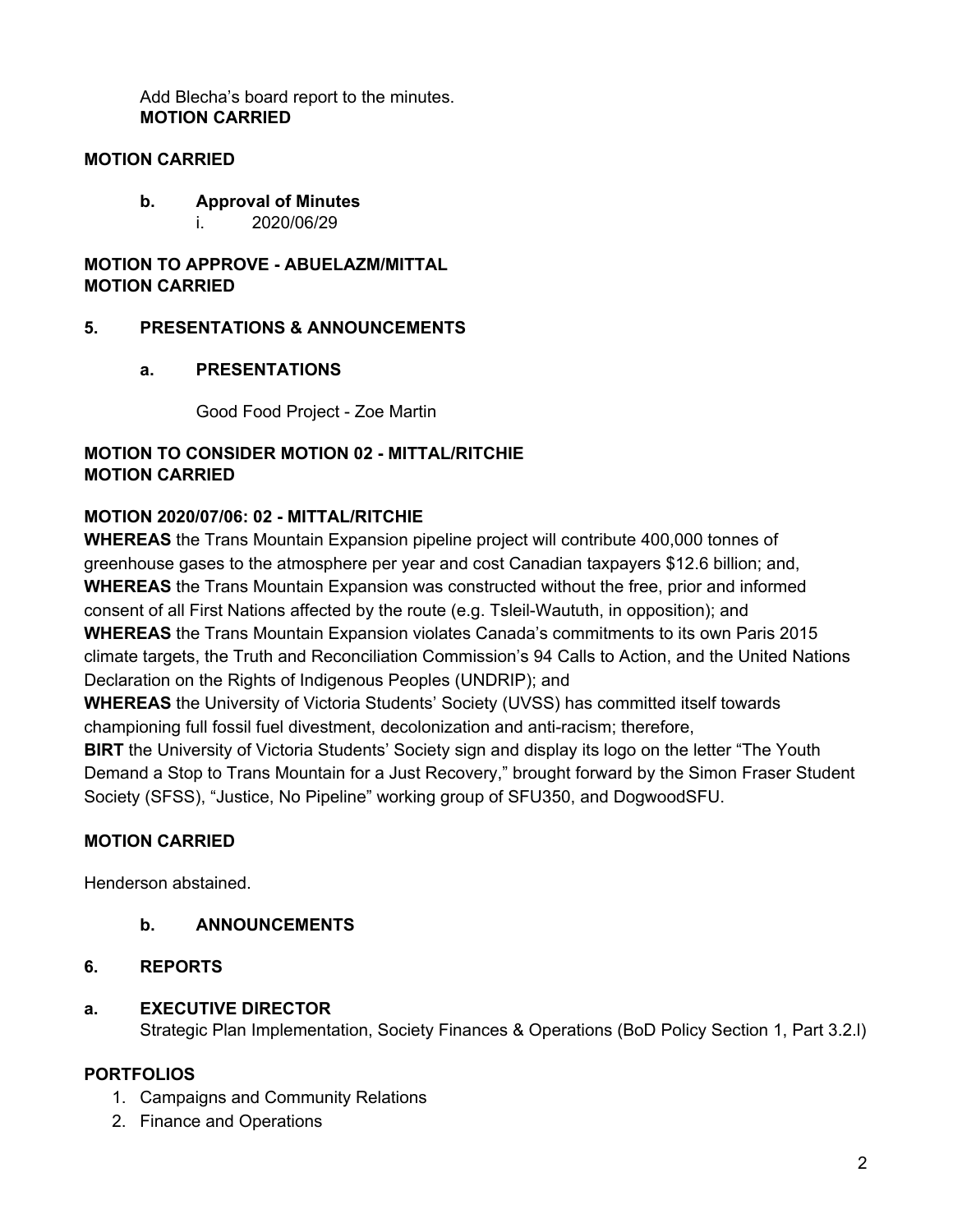- 3. Outreach and University Relations
- 4. Student Affairs
- 5. Events
- 6. International Student Relations

## **COMMITTEES AND COUNCILS**

- 1. Electoral
- 2. Executive committee
- 3. Food Bank & Free Store
- 4. International Student Relations
- 5. Peer Support Centre

## **CONSTITUENCY ORGANIZATIONS & NSU**

- 1. GEM
- 2. NSU
- 3. Pride
- 4. SOCC
- 5. SSD

## **WORKING GROUPS**

- 1. PIRG
- **7. QUESTION PERIOD (15 mins)**
- **8. MAIN MOTIONS**
- **a. NEW BUSINESS**

# **MOTION 2020/07/06: 02 - MITTAL/**

**WHEREAS** the Trans Mountain Expansion pipeline project will contribute 400,000 tonnes of greenhouse gases to the atmosphere per year and cost Canadian taxpayers \$12.6 billion; and, **WHEREAS** the Trans Mountain Expansion was constructed without the free, prior and informed consent of all First Nations affected by the route (e.g. Tsleil-Waututh, in opposition); and **WHEREAS** the Trans Mountain Expansion violates Canada's commitments to its own Paris 2015 climate targets, the Truth and Reconciliation Commission's 94 Calls to Action, and the United Nations Declaration on the Rights of Indigenous Peoples (UNDRIP); and

**WHEREAS** the University of Victoria Students' Society (UVSS) has committed itself towards championing full fossil fuel divestment, decolonization and anti-racism; therefore,

**BIRT** the University of Victoria Students' Society sign and display its logo on the letter "The Youth Demand a Stop to Trans Mountain for a Just Recovery," brought forward by the Simon Fraser Student Society (SFSS), "Justice, No Pipeline" working group of SFU350, and DogwoodSFU.

### **b. OLD BUSINESS**

### **MOTION 2020/05/04: 18 – DE HAVELYN/**

**BIRT** nominations be opened to fill the following vacancies on SUB Occupants Committee: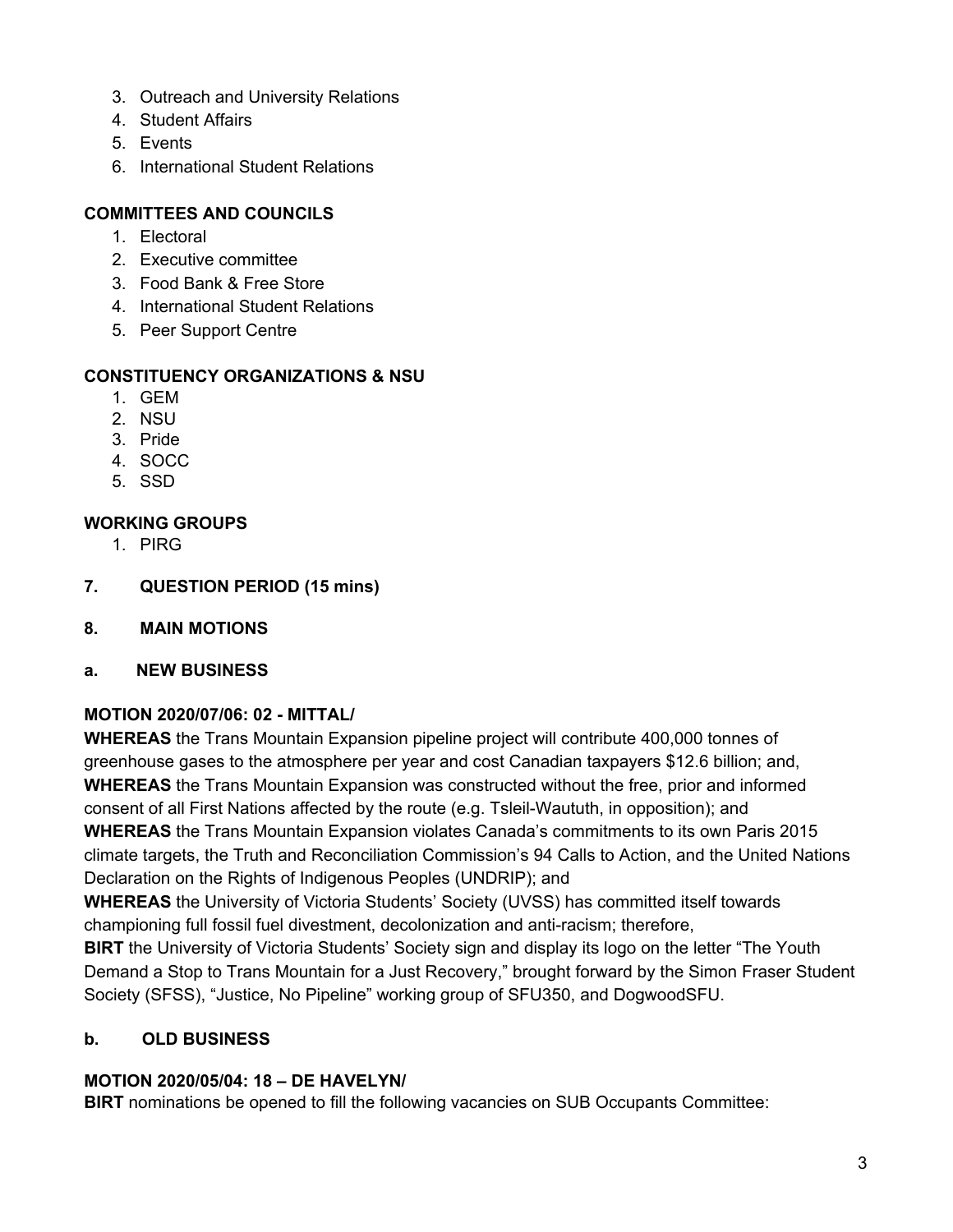One (1) Representative as recommended by Anti-Violence Project (AVP)

## **MOTION TO POSTPONE - ABUELAZM/ADACHI MOTION CARRIED**

**MOTION TO MOVE IN CAMERA - MITTAL/RITCHIE MOTION CARRIED**

The meeting moved in camera at 7:19pm.

## **MOTION TO MOVE OUT OF CAMERA - GUILDFORD/NAG MOTION CARRIED**

The meeting moved out of camera at 7:21pm.

- **9. In Camera**
	- **a. Legal**
		- **b. Personnel Committee Report**

#### **10. MEETING TIMES**

**The next meeting scheduled by the Board of Directors is:** Monday July 20, 2020 via Zoom (online).

## **11. ADJOURNMENT**

### **MOTION TO ADJOURN - DODDS/BLECHA MOTION CARRIED**

The meeting was adjourned at 7:21pm.

### **12. DIRECTORS' REPORTS**

Emily Lowan (49 hours)

- Campaigns:
- Divest UVic [6.5 hours]
	- Divest meeting and prep [4 hours]
	- Action items [2 hours]
	- Meeting with member [0.5 hour]
- Make Transit Work [2 hours]
	- U-Pass meeting [1 hour]
	- Voting seat lobbying plan [1 hour]
- Rent with Rights [1 hour]
	- Meetings with Saanich councillors [1 hour]
- Let's Get Consensual [8.5 hours]
	- Rebrand meeting [1.5 hours]
		- SVAW planning [1.5 hours]
		- Campus to campus planning [1.5 hours]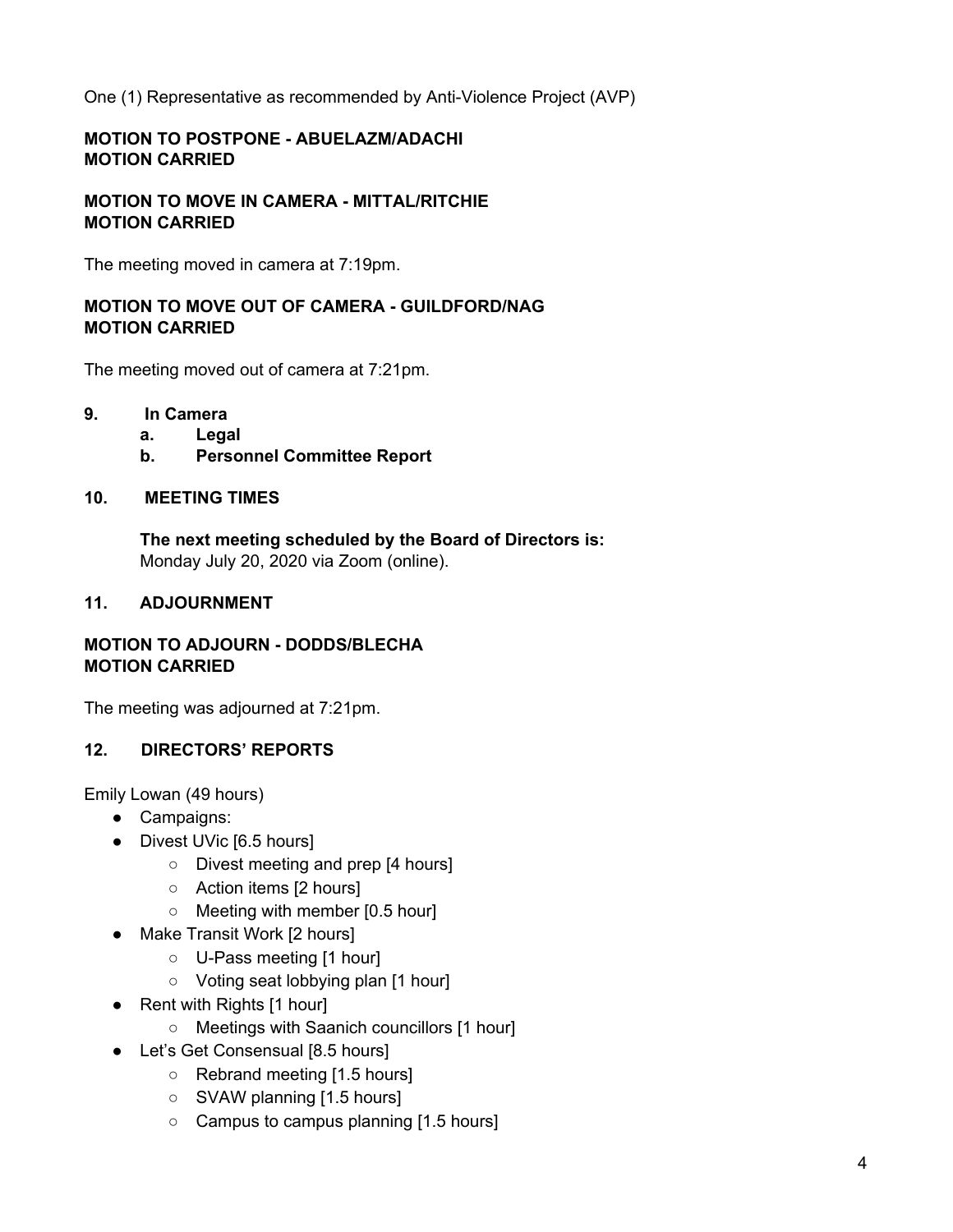- Rebrand messaging discussions [4 hours]
- Rethink mental health [2 hours]
	- Working group meeting [1 hour]
	- Action items [1 hour]
- Events committee [1 hour]
- Strategic planning sessions [1 hour]
- Board meeting and preparation [3 hours]
- Co-op meeting [1 hour]
- Exec meeting [1 hour]
- Member outreach committee [0.5 hour]
- Media training [1 hour]
- Personnel committee and prep [3 hours]
- Anti-oppression training [1.5 hours]

Isaiah Adachi (8 hours)

● MO vid: 8 hours

Jocelynne Parent (3.5 hours)

- Anti-oppression workshop
- Portfolio related work
- Rethink Mental Health research and planning

Reeve Henderson (4 hours)

- ISRC Planning Meeting
- Emails
- Events Planning
- GC Newsletter

Caleb Burd (46 hours)

- Facilitated last strategic planning session
- Attended Divest meetings, campaigns, outreach and executive committees
- Chaired both FinOps and Personnel committee
- Met with Katie about business strategic plan
- Reviewed budgets and income statements
- Attended anti racism training
- Created survey for Board
- Various emails, meetings and research

Marran Dodds (5 hours)

- Summer Event Planning (2 hr)
- Board Meeting (3 hr)

Jana Barkowsky (4.5 hours)

- Helped with events budget
- Attended mental health campaign working group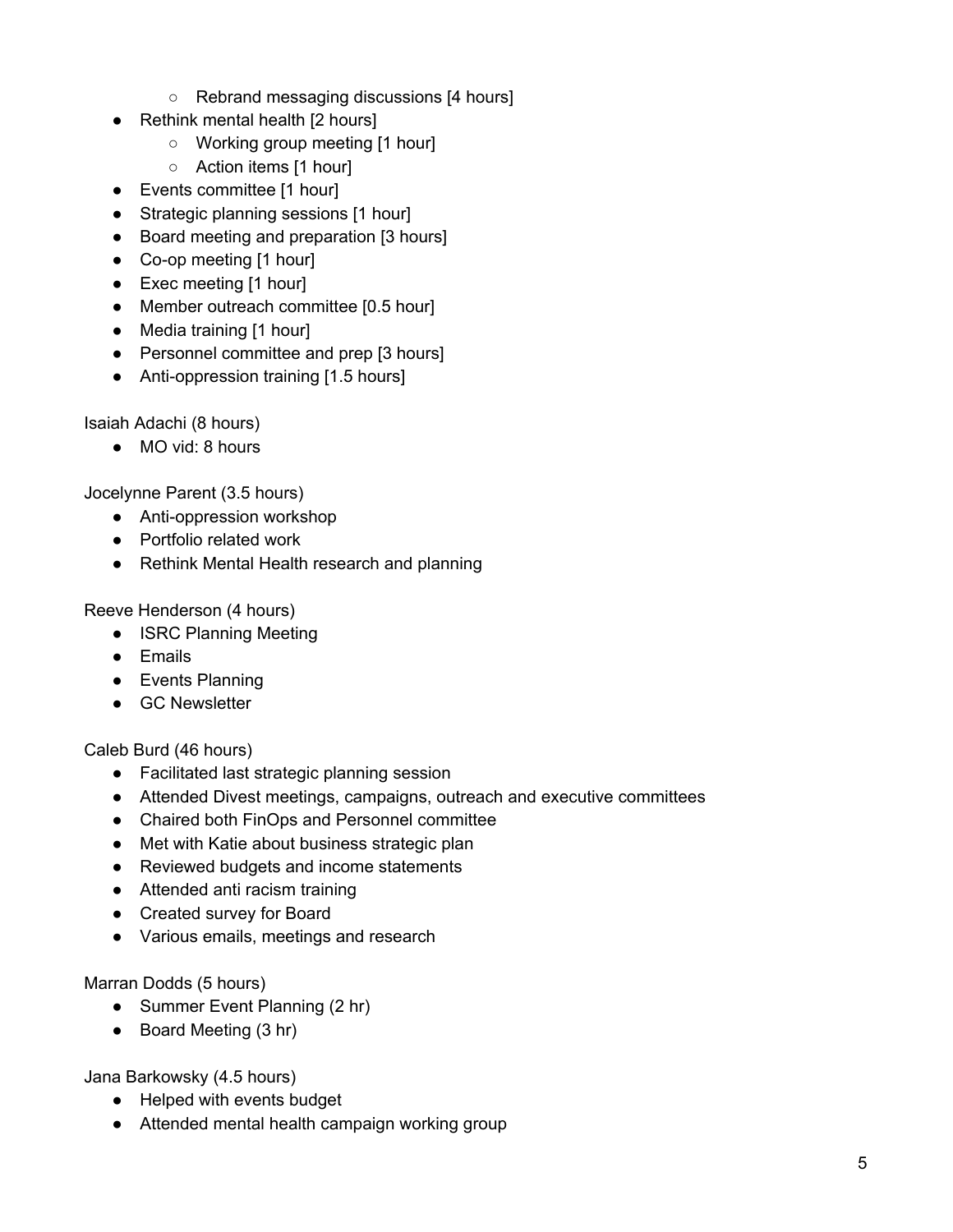● Attended anti-oppression training

Abdul Abuelazm (8.5 hours):

- Writing letter to Saanich Police Board
- Writing Agenda for RMH Campaign Working Group Meeting
- Chaired ReThink Mental Health Working Group Meeting
- Wrote motion to write letter for Saanich Police Board
- Met with other Directors to write letter
- Anti-Oppression Training

Dalal Tubeishat (48 hours)

- Sent out doodle poll
- Wrote agendas and minutes for chaired committees
- Organized shared Google Drive
- Internal meetings with other directors and staff
- External meetings with UVic administration
- Attended and planned for Strategic Planning Sessions
- Attended Executive Committee and Divest
- Chaired Course Union Council
- Attended GEM hiring committee and SOCC hiring committee
- Held office hours
- Answered emails
- Responded to members on social media
- Worked on the letter to Saanich PD Board
- Reviewed policy for updating
- Wrote policy

Sebastian Franco-Monroy 32 Hours

- Meetings with Live Music Club
- Budgeting
- Answered Emails
- Mental Health Workshop Work
- Electoral Committee
- Personnel Committee
- Exec Committee
- Anti-Oppression Workshop
- Signed Cheques
- Worked on CKO planning
- Meeting with Graphics

Emily Hiser (11 hours)

- Portfolio work 1 hour
- Strat planning 1.5 hours
- Member outreach meeting 1 hour
- Personnel committee work 2.5 hours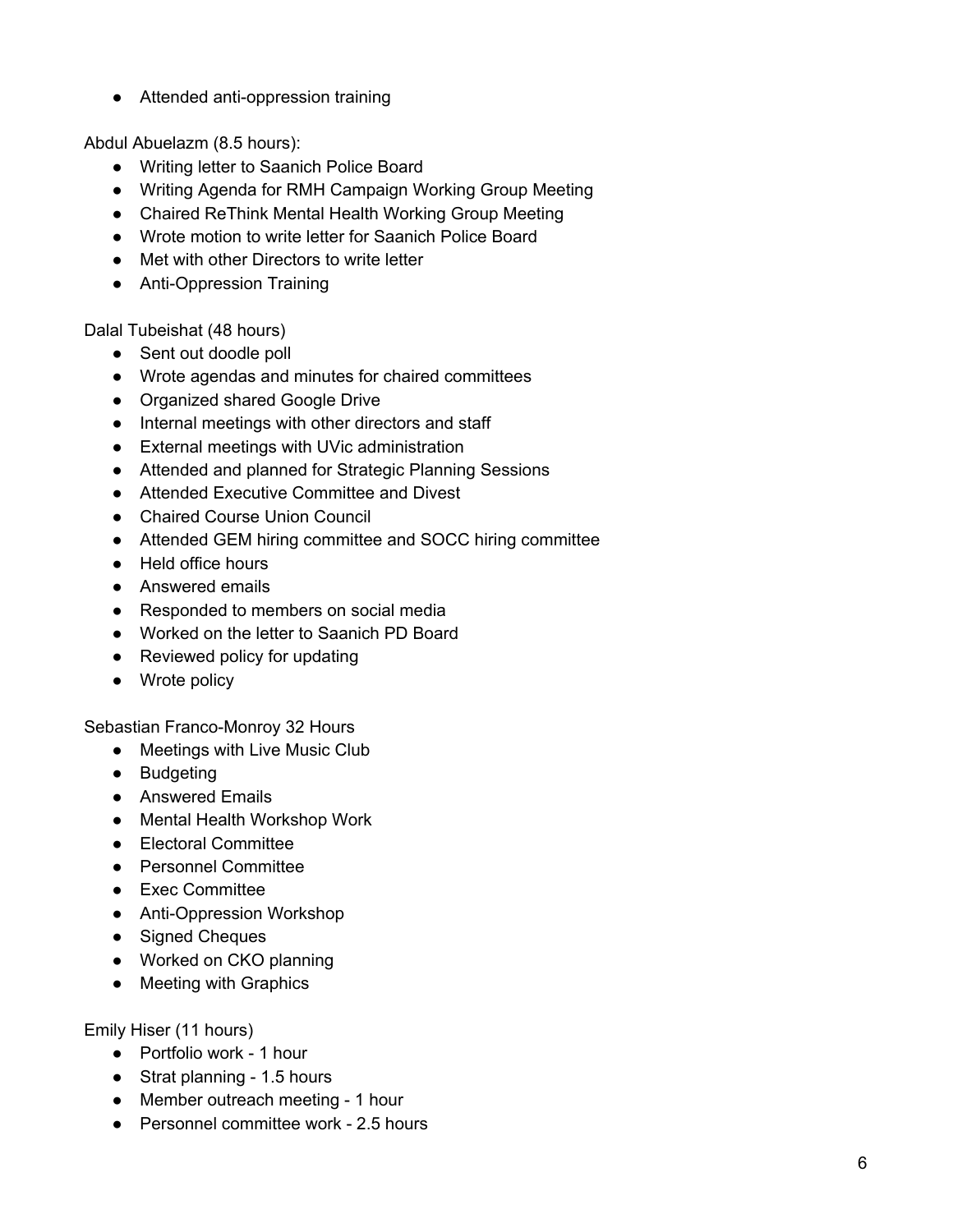- GEM training and meeting prep 2.5 hours
- Divest meeting and meeting prep 2.5 hours

Victoria Ritchie (21 hours)

- Campaign Portfolio Meeting 1hr
- Divest Meeting(s) 2hrs
- Divest Work (letter, edits, action items) 4hrs
- Policing Letter/Research 3hrs
- Policing Meetings/Discussion 2hrs
- LGC Rebrand Meeting 1hr
- LGC Rebrand Work (messaging, content, research) 2hrs
- LGC (additional) Meetings 2hrs
- Made Grab Bags for Food Hamper Program 1hr
- Rethink Mental Health Meeting 1hr
- Rethink Mental Health Work (graphic ideas) 1hr
- Rethink Mental Health Work (outreach/research) 1hr

Sarina de Havelyn (46.5 hours)

- Chaired and prepared for Electoral, Member Outreach, PIRG Working Group, Policy Development, and Executive Committees
- Meetings with UVic regarding messaging improvements, orientation planning, potential areas of collaboration, student life improvements, UVSS inserts on Coursespaces/syllabi, OERs on course sign up, virtual elections, co-curricular notation, and consent workshops
- Meeting preparations (scheduling, research, communications, minutes)
- Daily check-ins with Dir. of Campaigns
- Correspondence with SWAG providers
- Portfolio meetings
- Video Prep with Adachi
- Anti-Oppression Workshop
- Strategic planning

Paarth Mittal (3.5 hrs)

- Divest UVic meeting- 1 hr
- Anti-Racism Workshop- 1.5 hrs
- Writing a motion- 1 hr

Evan Guildford (6.3 hours)

- Board Meeting 29/06 (3 hours)
- Member Outreach 01/07 (0.5 hours)
- Rethink Mental Health 01/07 (1.1 hours)
- TMX Letter review and research (0.5 hours)
- International Students letter for RMH (0.5 hours)
- RMH brainstorming and event research (0.5 hours)
- FINOPS minutes finalizing (0.2 hours)